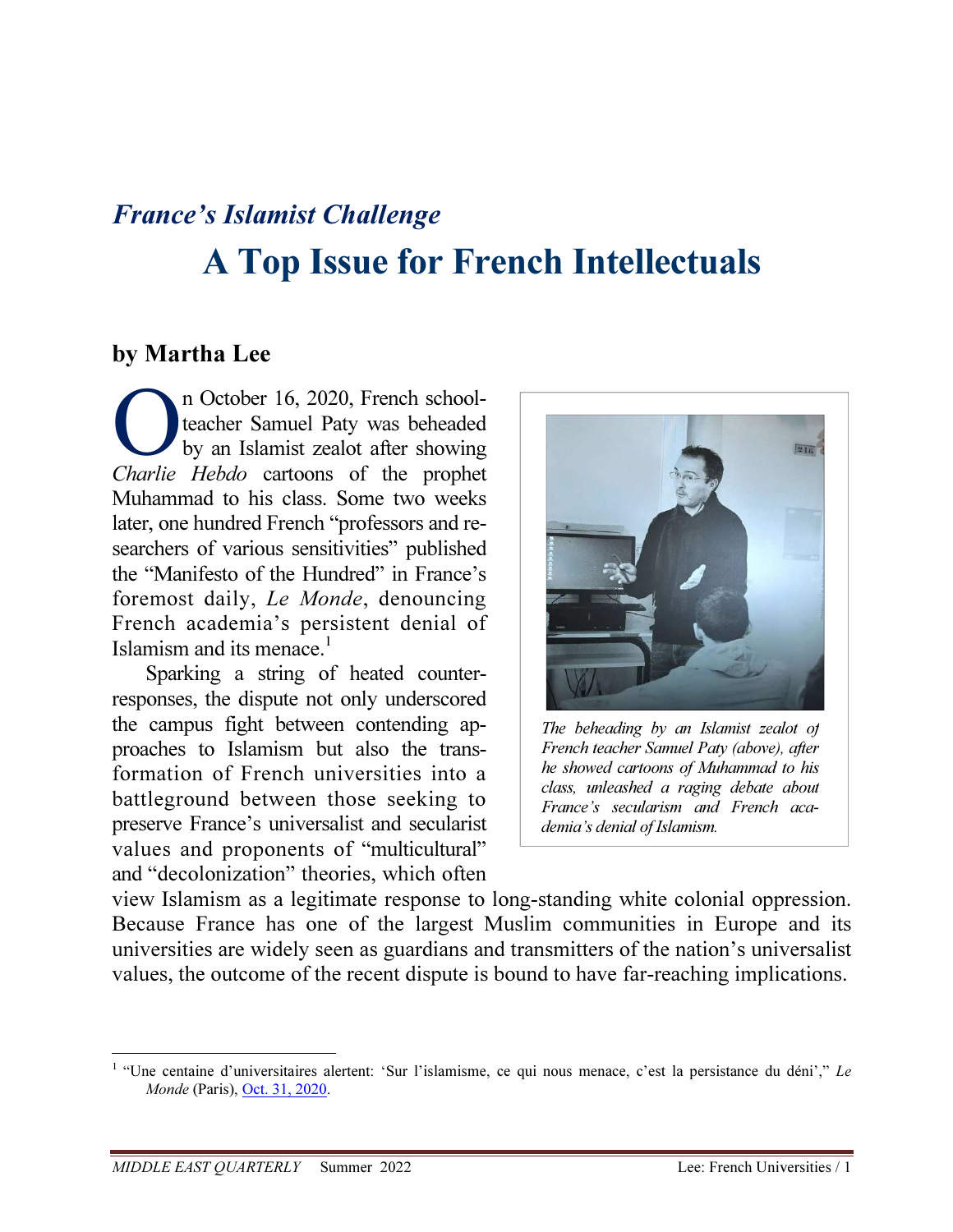### The Islamism Debate

Paty's beheading shocked French society and produced a broad bipartisan pledge to defend secularism and freedom of speech in the face of an Islamist threat. The Manifesto of the Hundred condemned the reluctance of most universities and academic associations, including the Conference of University Presidents (CPU)—the organization of French universities—to blame Islamism for the atrocity and criticized their use of such general terms as "fanaticism" or "obscurantism." The signatories ascribed this failure to the importation to French campuses of fashionable fads, notably "decolonization" and "multicultural" theories that fan hatred of "Whites" and of France. They urged the minister of higher education to put in place measures to detect drifts toward Islamism, to negate its underlying precepts, and to involve French universities in the struggle for secularism and freedom of speech by creating a body responsible for reporting violations of the republic's universalist values.<sup>2</sup>

The response to the manifesto came quickly. On November 2, a group of academics from French, European, and American universities published a rebuttal in Le Monde accusing the signatories of "an attack on civil liberties and the democratic rule of law," of which academic freedom constituted an integral part. While conceding the need to criticize the denial and/or minimization of the Islamist danger, they accused their one hundred colleagues of waging a "McCarthyist witch hunt" aimed at "replacing the freedom of expression by saluting the flag" and subjecting universities to "political control that would ascertain teachers' loyalty with regard to the State."

The rebuttal directed particularly scathing criticism at Education Minister Jean-Michel Blanquer's claim, endorsed by the Manifesto of the Hundred, that Islamo-leftism sympathy and support by leftist segments for Islamism as a legitimate response to Western imperialism and as the religion of the oppressed—had wrought havoc on French universities. The critics denied the existence of this phenomenon and decried the "ludicrous assumption that terrorists were guided by 'decolonization studies."<sup>3</sup>

Similar accusations were leveled by yet another public statement, published that month and signed by two thousand left-wing academics from French, European, and American universities. Failing to mention Islamism by name, let alone to connect it to recent terrorist attacks in France, the two thousand accused the Manifesto of the Hundred of seeking to subject universities to a "thought police" and of using extreme, farright vocabulary evocative of "dark times." The statement read:

> It is appalling that at a time of mourning in the face of terrorist attacks … academics use the despicable murders to settle scores and accuse their colleagues of complicity … We will continue to defend the place of an open, critical, and tolerant approach, and the transmission of knowledge based on emancipation and  $d$ ignity. $4$

 $\overline{a}$ <sup>3</sup> "Cette attaque contre la liberté académique est une attaque contre l'Etat de droit démocratique," Le Monde, Nov. 2, 2020.

<sup>4</sup> "Pour un savoir critique et émancipateur dans la recherche et l'enseignement supérieur," Wordpress.com, Nov. 2020.

 $\frac{1}{2}$  Ibid.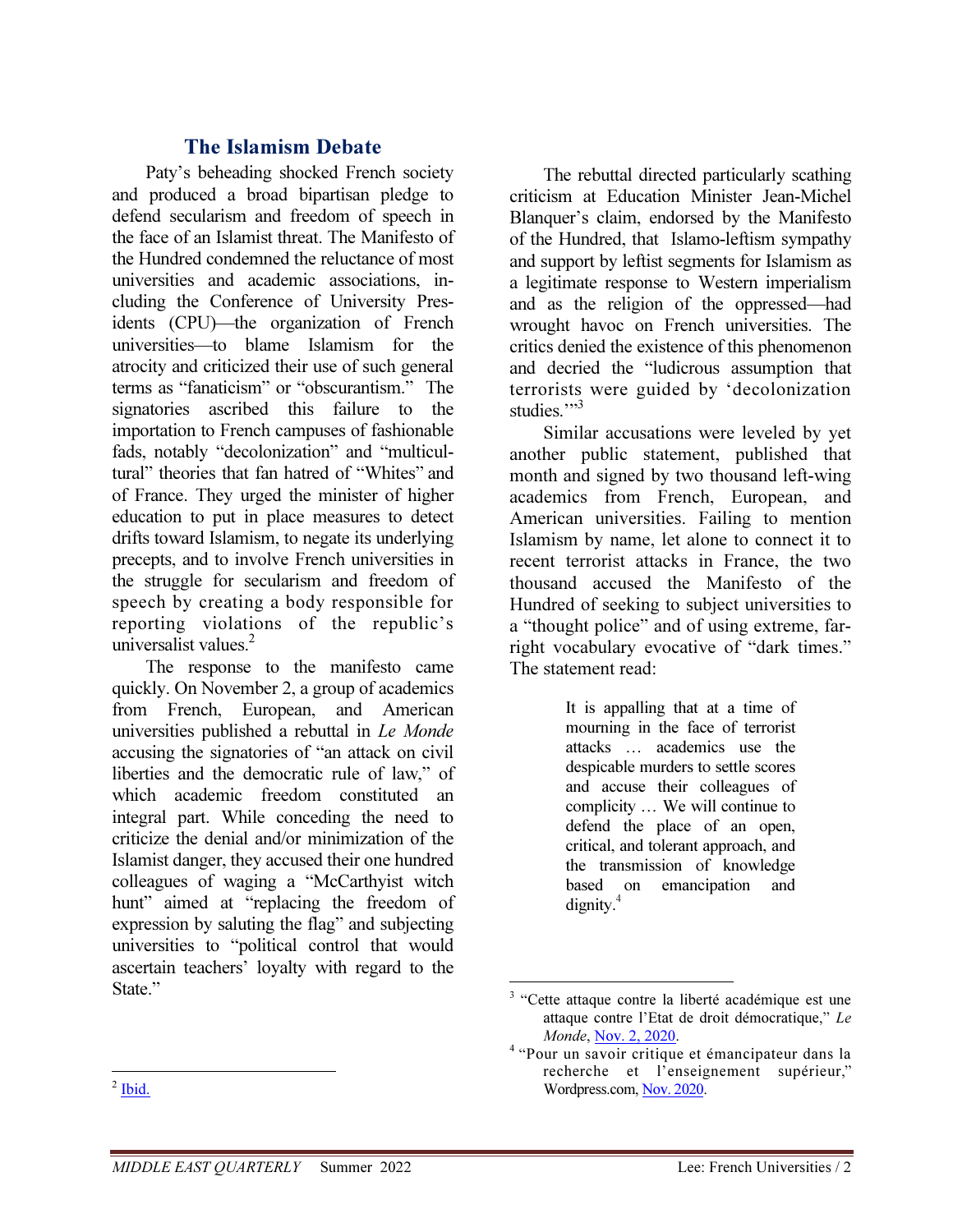The failure to mention the identity of those who perpetrated "the terrorist attacks" and "despicable murders" afforded tacit confirmation of the Manifesto of the Hundred's charge regarding the universities' "persistent denial" of the Islamist threat. But, the Conference of University Presidents sought to obfuscate the issue further by diverting the debate to the broader issue of the role of scholarly work in society. In contrast to the manifesto's assertion that "ideas have consequences" and that "universities have an essential role to play in the struggle to defend secularism and freedom of speech," the CPU insisted that "research isn't responsible for the ills of society, it analyzes them"; hence, "universities



"March against Islamophobia," Paris, 2019. Some universities have caved in to demands by Islamists and their sympathizers to cancel events for fear of violence or stigmatization as racist or "Islamophobic."

cannot be considered accomplices of terrorism."<sup>5</sup>

Unfortunately, the response of the minister of higher education, Fréderique Vidal, was not well planned and only served to inflame the situation further. Agreeing with the gist of the Manifesto of the Hundred, on February 14, 2021, she asked the National Center for Scientific Research (CNRS) to investigate the spread of Islamo-leftism in universities with a view to distinguishing between "academic research" and "activism and opinion." Denying the spread of Islamo-leftism on French campuses, the CNRS condemned the "attempts to delegitimize certain areas of research including postcolonial or intersectional studies." Then, hundreds of academics published a statement denouncing the requested investigation as a "witch hunt"

and calling for Vidal's resignation.<sup>6</sup> In response, the anti-Islamist scholars Gilles Kepel (a signatory to the Manifesto of the Hundred) and Bernard Rougier published an op-ed claiming that the real issue at hand was the "contamination of knowledge by activism," which necessitated a thorough investigation by an independent body.<sup>7</sup>

The resurgent debate seems to have caught the French government unprepared. While Education Minister Blanquer reiterated his charge regarding Islamo-leftism's damaging presence in French universities, backed by Interior Minister Gerald Darmanin, other members of Macron's ruling party distanced themselves from the debate with government spokesperson Gabriel Attal insisting that if Islamo-leftism was indeed present in academia, it was "extremely marginal, and the current

<u>.</u>

<sup>5</sup> "Polémique après les propos de Jean-Michel Blanquer sur 'l'islamo-gauchisme' à l'université," Le Monde, Oct. 23, 2020.

 $\overline{a}$ 6 Le Monde, Feb. 17, Feb. 20, Feb. 22, 2021; Le Figaro (Paris), Feb. 24, 2021. 7

Gilles Kepel and Bernard Rougier, "Le problème n'est pas tant l''islamo-gauchisme' que le dévoiement militant de l'enseignement et de la recherché," Le Monde, Feb. 22, 2021.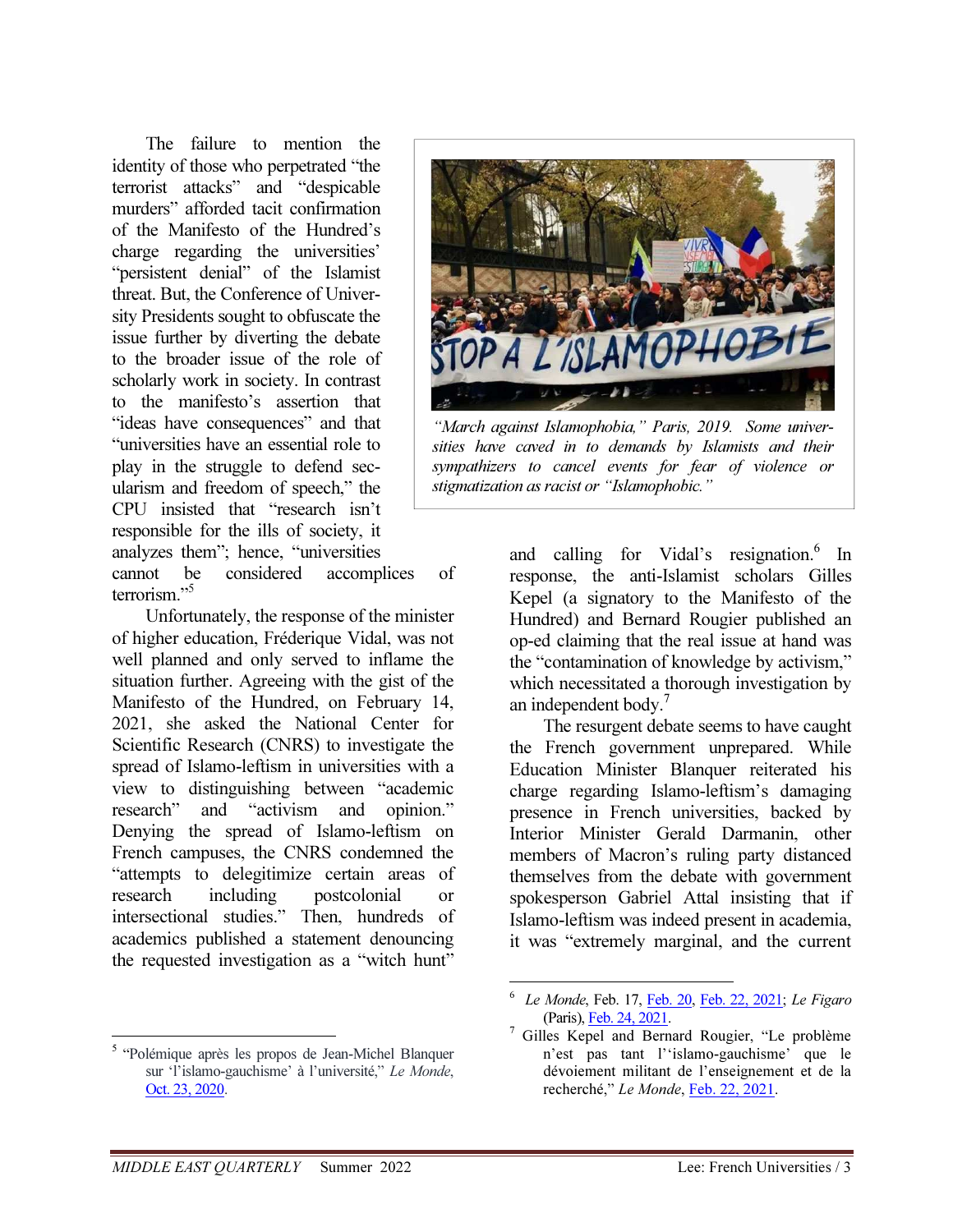priority is to help students through the [Covid-19] crisis."<sup>8</sup>

## The Fight over French Values

The disagreements on the extent of Islamism's presence on French campuses and the ways and means to combat radicalization are emblematic of the wider conflict not only within academia but also within French society as a whole. It is a struggle between the quintessential French values of universalism and secularism and the contending doctrine of multiculturalism. During the 2010s, notions of multiculturalism, political correctness, intersectionality, and identity politics became more prevalent across French campuses, with the attendant anxiety about the sensibilities of minorities. This included a certain tolerance of Islamism and the denunciation as "Islamophobia" of any criticism or concern about this ideology thus conflating Muslims with Islamists. It should, however, be noted that while some regularly denounce these notions as a wholesale importation of American ideas, this does not necessarily reflect the reality as French students have shown themselves to be perfectly capable of developing and promoting such ideas on their own.

Indeed, a growing number of universities found themselves obliged to cave in to the demands of Islamists and their sympathizers, and to cancel events for fear of violence or stigmatization as racist or "Islamophobic." In October 2019, for example, the Université Paris 1-Panthéon Sorbonne, perhaps France's best-known institution of higher learning, canceled a course on preventing radicalization that was to be taught by anti-

There is a struggle between the French values of universalism and secularism and the contending doctrine of multiculturalism.

Islamist activist Muhammad Sifaoui as a result of denunciations by Islamist organizations and leftist student groups. University president Georges Haddad explained the cancellation on

the grounds of "quieting all recriminations and rumors." Saying he hates censorship, he claimed that his responsibilities forced him to give in to the pressure so as to prevent campus violence.<sup>9</sup>

In 2021, the main student union at the Sciences Po university in Grenoble denounced two professors who had questioned the use of the term "Islamophobia." Students posted the professors' names on the walls of the university along with their description as "fascists" and a call for their resignation. These professors had to be placed under police protection.<sup>10</sup>

While identity theory (or *communau*tarisme as it is known in France), with its definition of communities along racial, ethnic, or religious lines, has not caught on among the general public, it has gained considerable traction in academic circles. This is so much the case that in June 2020, President Emmanuel Macron himself felt obliged to accuse academia of "encouraging the ethnicization" of social issues, a step that can lead to "secession."<sup>11</sup> Indeed, a poll published three months after the president's warning found that 74 percent of French Muslims under the age of 25 prioritized their religious beliefs over the republic's values—

<sup>&</sup>lt;sup>8</sup> Le Monde, <u>Feb. 22, 2021</u>.

<sup>&</sup>lt;u>.</u> 9 Muhammad Sifaoui, Twitter, Oct. 21, 2019; Les Inrocks (Paris), Oct. 23, 2019; Le Figaro étudiant (Paris), July 29, 2020.

 $10$  Le Monde, **Dec. 2, 2020**; Le Figaro, Mar. 5, Mar. 8, 2021.

<sup>&</sup>lt;sup>11</sup> Marianne (Paris), June 30, Sept. 16, Nov. 9, 2020.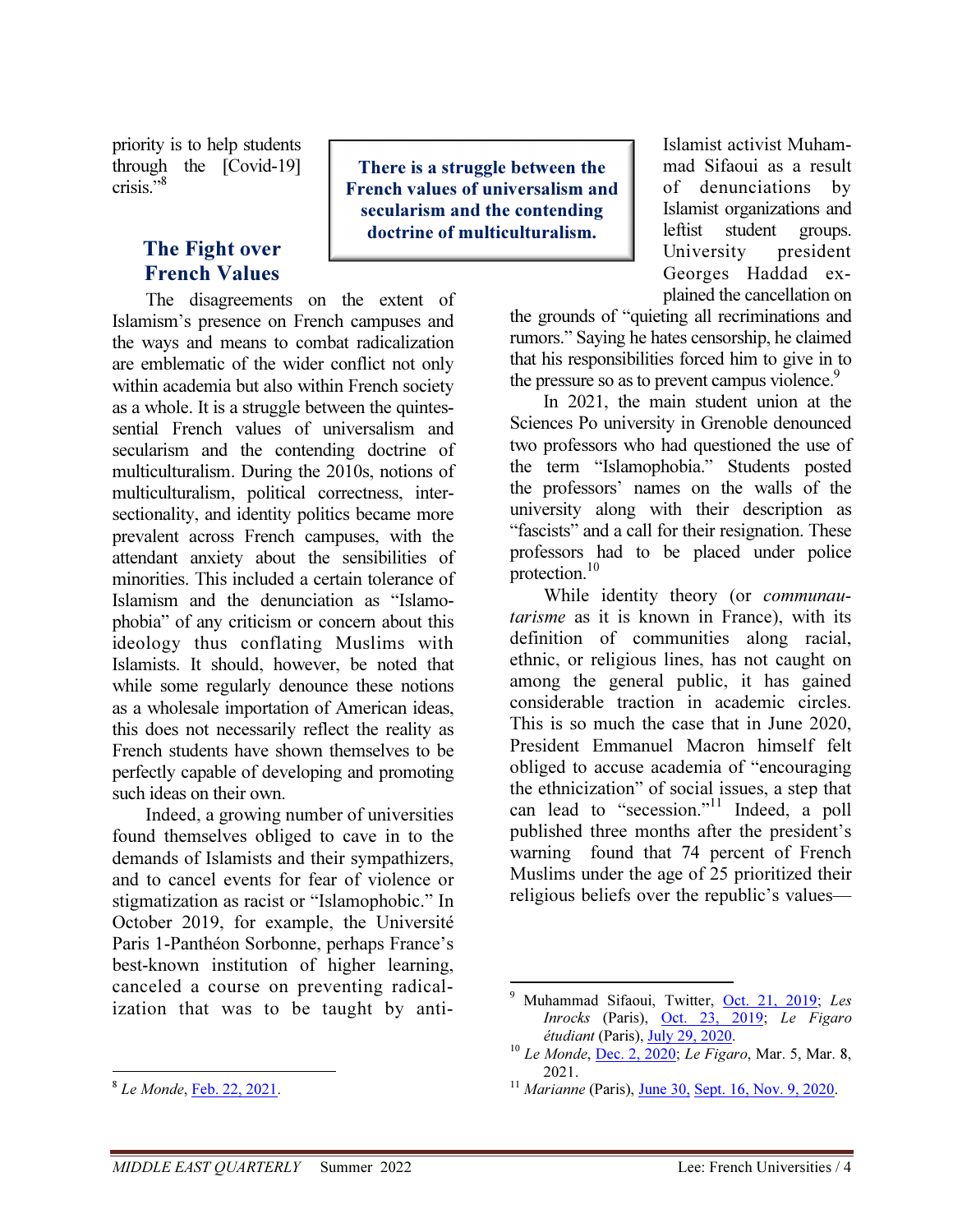three times as high as Muslims older than 35. Seventy-three percent of French Muslims between 25 and 34 thought "Islam is the only true religion" while 45 percent of Muslims younger than 25 agreed that "Islam is incompatible with the values of French society" (an opinion shared by "only" 24 percent of French Muslims over  $35$ ).<sup>12</sup> These findings and the growing multicultural tendencies on campus were deemed by the centerright Le Figaro as alarming enough to warn that the ideological war was only just beginning. Yet the center-left Le Monde, perhaps the best-known French newspaper, which has become increasingly sympathetic to the multicultural Left, dismissed such fears (and concerns about a deleterious American influence on French campuses) as sheer fantasy.<sup>13</sup>

## Decolonization as an Islamist Vehicle

While the manifesto's description of "decolonization studies" as an importation is debatable, it is certainly true that the subject is more often than not taught in a way that serves Islamist interests. Indeed, Islamist apologists tend to rely on decolonization ideology, a Marxist-influenced view that reduces everything to unequal dynamics between whites and non-whites, northern countries and the global south, imperialists and indigenous peoples. Unsurprisingly, according to this limited and flawed understanding of history and geopolitics, Islamists are often presented as the most authentic Muslims.

-



Memorial at the site of 2016 Tel Aviv terror attack. Following the attack, which killed four people, a French decolonization activist congratulated the perpetrators on Twitter for leading an "operation of resistance."

Contrary to the accusations of the signatories of the first counter-manifesto, the legitimate concern expressed in the Manifesto of the Hundred is not that Islamist terrorists will be directly inspired by decolonization ideas or activists; in fact, many of these activists know little about the religion and seem interested only in instrumentalizing it as a weapon of the oppressed. More worrying is the possibility that as this decolonization ideology becomes more popular, its proponents will use any influence they have to continue blurring the distinction between Muslims and Islamists, which will obviously benefit the latter. Some of these proponents focus on the West's alleged racist attitudes, notably "Islamophobia," viewing anti-Islamism as present-day continuation of the West's colonial policies. Others deny Islamism's very existence while still others defend abhorrent Islamist practices —anti-homosexual attitudes, misogyny, imprisonment for not fasting during Ramadan,

<sup>&</sup>lt;sup>12</sup> Le Figaro, **Sept. 8, 2020**.

 $^{13}$  Ibid., Dec.  $20, 2020$ ; Le Monde, Dec. 21, 2020.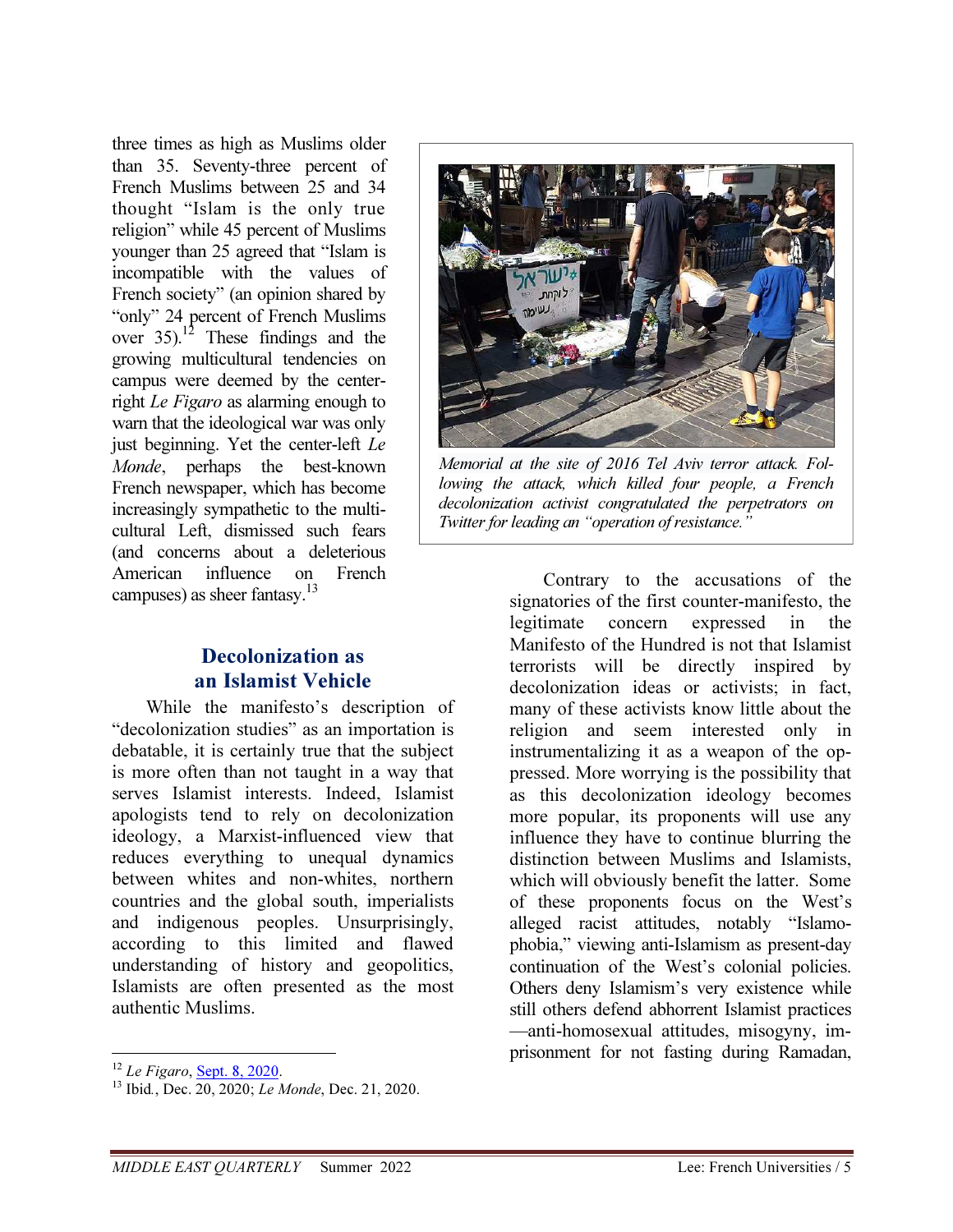and even terrorist attacks —as defiant assertion of indigenous will that refuses to submit to Western domination.<sup>14</sup>

Thus, for example, after Islamist terrorists

murdered four people in Tel Aviv in 2016, decolonization activist Aya Ramadan took to Twitter to congratulate the perpetrators for leading an "operation of resistance."<sup>15</sup> For their part, some elements of the French academic Left have incongruously lent support to Islamists in the name of far-left doctrines: sociology professor Jean-François Bayart asserted the existence of a "capitalist Islamophobia" and claimed that a "republican McCarthyism" was consolidated at the heart of the French state and media.<sup>16</sup> While philosopher Alain Badiou described the 2004 law banning religious symbols in school as "capitalist," condemning it as the imposition of a "mercantile paradigm" involving the "circulation" of the "female body."<sup>17</sup>

Despite the French Left's long tradition of opposing religious symbols in the public sphere and its support of religion as belonging in the private domain, parts of the movement currently denounce France's limitations on religious symbols as evidence of "Islamophobia." And yet, bans on these symbols began not in France but in its former colonies. As early as 1957, Tunisia's first president, Habib Bourguiba, banned hijabs in schools, and in 2019 post-"Arab Spring,"

Some French leftists denounce France's limitations on religious symbols as "Islamophobia."

Tunisia outlawed niqabs, which cover the face, in all public institutions.<sup>18</sup> Several years prior to France's decision to ban the burqa and niqab, the Algerian government

passed a law forbidding government workers from wearing face coverings at their workplace, and in 2017, despite Islamist protests, Algeria banned face coverings in schools.<sup>19</sup>

The prominent decolonization activist (and staunch defender of Islamism) Houria Bouteldja, founder of the party of the Indigenes de la Republique, went further than her colleagues in whitewashing Islamism. In her published response to the Manifesto of the Hundred, she claimed that its signatories were totally isolated in their defense of universalism and suggested that they examine their connection to state racism and break with the "nationalistic and imperialist logic ... they call universalism."<sup>20</sup> Asked for her opinion on the latest developments in French universities, Bouteldja replied that while many academics were "very critical" of the "One Hundred," the latter were "linked to the interests of the power and the media." In her view, "white resistance" to decolonization ideas was "very strong," because "reactionary" academics are "very frightened that we are progressing."<sup>21</sup>

Against this backdrop, the unabashed

-

 $14$ <sup>14</sup> Sadri Khiari, "Non-jeûneurs condamnés : Un problème d'arbitraire de l'Etat ou de liberté individuelle?" Nawaat (Tunis), July 15, 2017; Marianne, June 9, 2016.

 $15$  Le Figaro, June 10, 2016.

<sup>&</sup>lt;sup>16</sup> Jean-François Bayart, "Que le terme plaise ou non, il y a bien une islamophobie d'Etat en France," Le Monde, Oct. 31, 2020.

 $17$  Libération (Paris), Apr. 5, 2016.

<sup>&</sup>lt;sup>18</sup> Jeune Afrique (Paris), Aug. 28, 2006; Le Point (Paris), July 5, 2019.

<sup>&</sup>lt;sup>19</sup> Acteurs Publics (Neuilly-sur-Seine), Oct. 22, 2018; Marianne, Sept. 22, 2017.

<sup>20</sup> Houria Bouteldja, "L'intelligentsia française et le Petit Poucet," blog, Mediapart (Paris), Dec. 10, 2020.

<sup>21</sup> Houria Bouteldja, "Day Two: France's Islamophobia: Religious 'Separatism' or Disciplining Muslimness," You Tube, Dec. 13, 2020.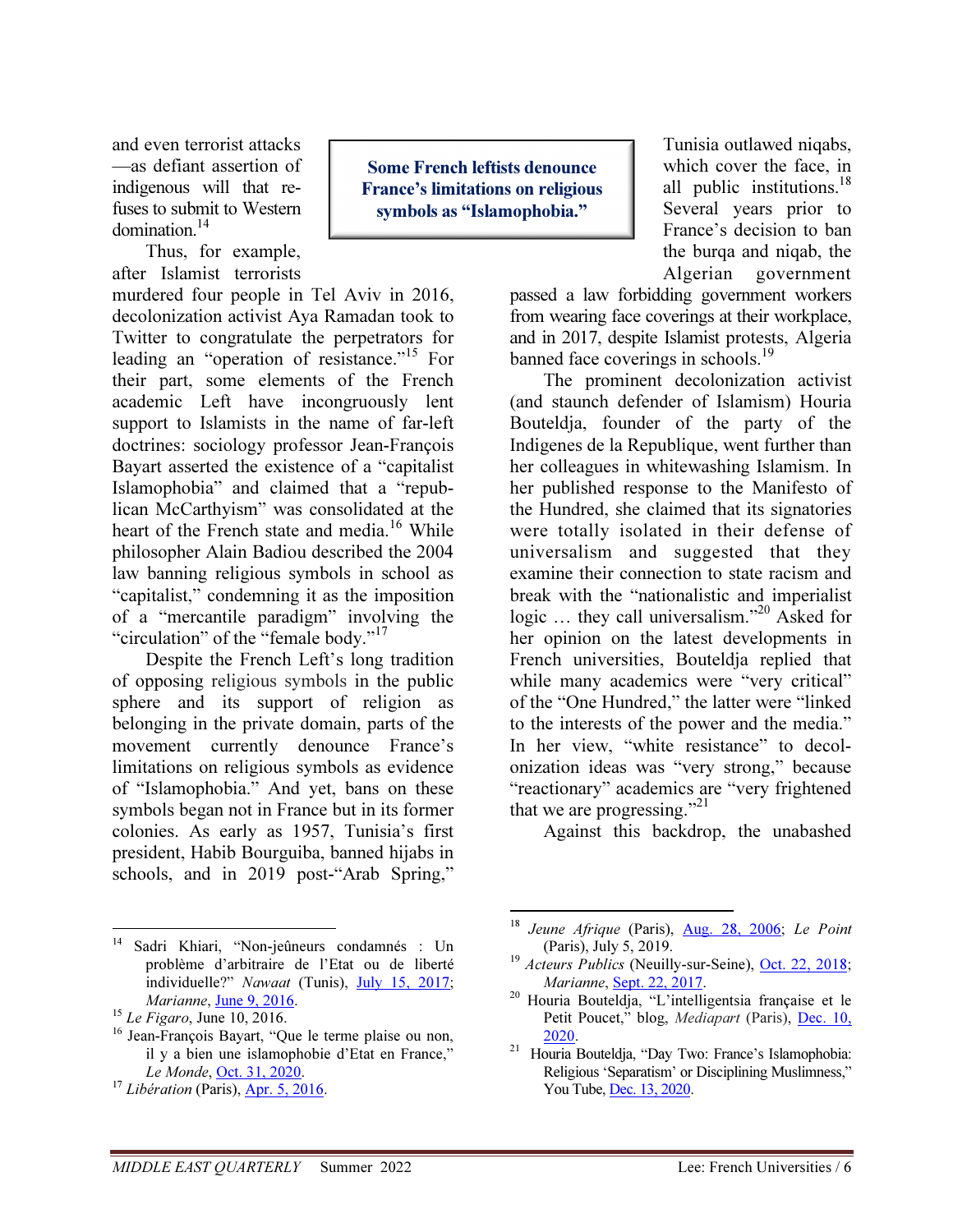assertiveness of the Manifesto of the Hundred not only reflects the deepening schism in French academia and society between the anti-Islamists and their detractors but also underscores the pro-

A 2020 poll found that 53 percent of teachers experienced students challenging their teachings in the name of religion.

spective role of universities in society and the values they should promote. This is occurring at a time when a demographic shift in attitudes toward religious separatism means universities will play a crucial role in determining societal outlooks in general, and vis-à-vis Islamism in particular. In a recent French poll, half of respondents under 25 years of age believe that Charlie Hebdo was "wrong" to publish the cartoons of Muhammad.<sup>22</sup> The findings of a January 2020 poll by the center-left Jean Jaurès Foundation were no less alarming: 49 percent of schoolteachers were found to have selfcensored while teaching subjects related to religion in order to avoid incidents with their students. At least 53 percent of teachers had students challenging their teachings in the name of religion.<sup>23</sup> This increasing radicalism is bound to have repercussions at the university level.

But, the religiously-motivated defiance over certain teachings might be countered by more university classes on the various branches of Islam, which is much more diverse than Islamists lead their adherents to believe. Unfortunately, as Gilles Kepel lamented, the increased focus on race, gender, and religious identity has been matched by a failure to study

Arab civilization and Arabic. Similarly, Islam is often reduced to Islamism, which makes it difficult to differentiate one from the other. Instead, classes on Islamic theology should offer evidence that this

faith has never been a monolith composed of the most conservative interpretations but is rather marked by the ideological and intellectual disagreements that have always been part of any religion. It might prove enlightening to study less well-known sects such as the Ismaili Nizaris who focus on the inward aspect of Islam; such writers as the Sufi mystic Ibn Arabi, reviled by Islamists; or philosophical works by classical Muslim philosophers such as Avicenna.

#### Conclusion

It is too soon to know whether the Manifesto of the Hundred will entice French universities or the Conference of University Presidents into greater public assertiveness vis-à-vis Islamism, or even into a real discussion of the issue. The best way forward in the highly polarized French academic environment may not be to create a body responsible for reporting violations of republican principles and academic freedom as suggested by the manifesto. Rather, it might be preferable to organize talks and workshops in universities on the subject and to resist any cancellation attempts vigorously. Such events would also spur the Conseil national des universités to live up to its responsibilities and ensure that universities fulfill their goal of being an "intellectual community" that guarantees the transmission of knowledge, rather than indoctrinating students into ideologies that are presented as scientific realities.

 $\overline{a}$ <sup>22</sup> Thomas Vallières, "Sondage Ifop: pour 69% des musulmans et 47% des moins de 25 ans, publier des caricatures religieuses est un tort," Marianne (Paris), Sept. 2, 2020.

<sup>&</sup>lt;sup>23</sup> Iannis Roder, "Les enseignants de France face aux contestations de la laïcité et au séparatisme," Fondation Jean Jaurès, Paris, Jan. 1, 2021.